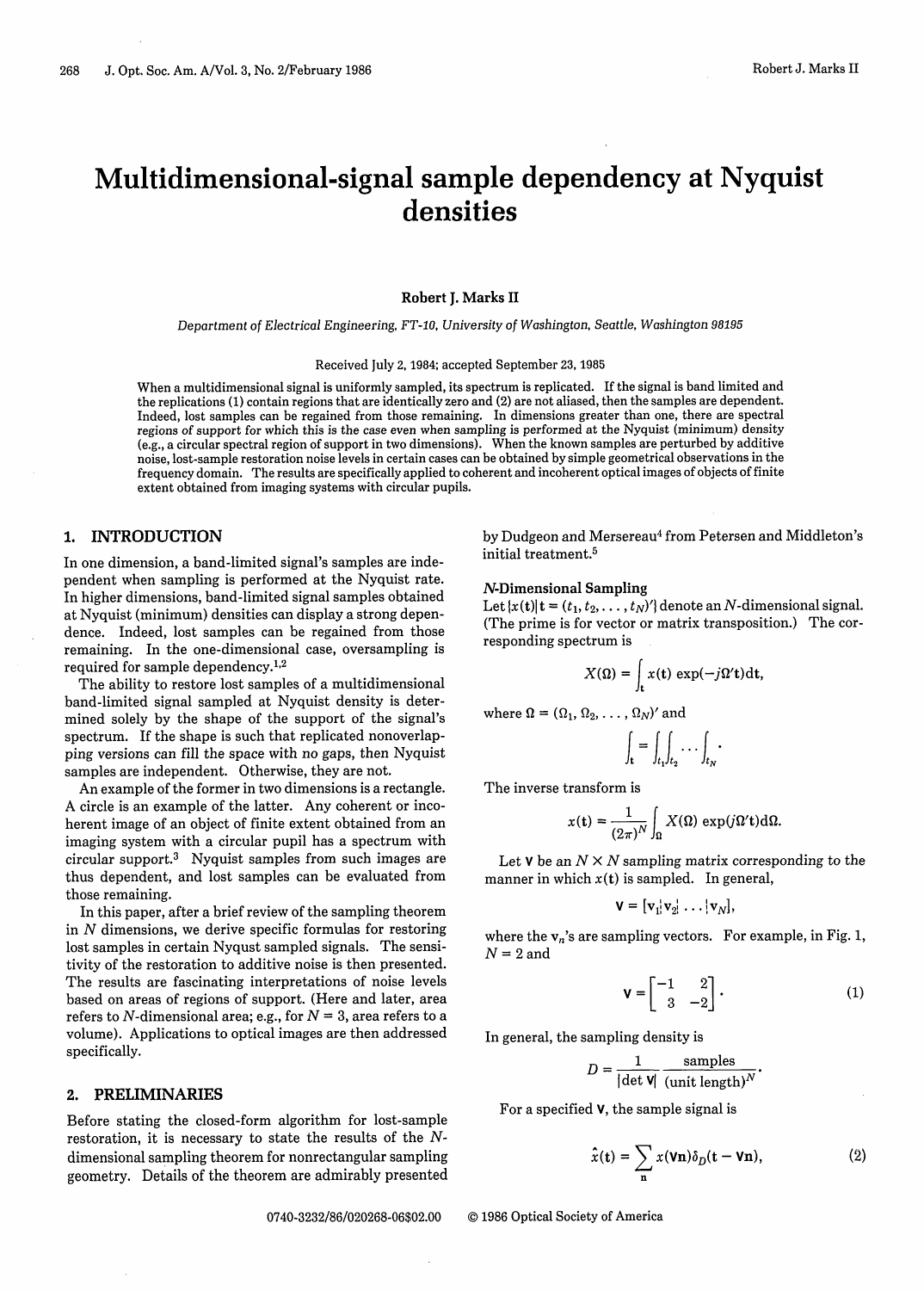

Fig. 1. Sampling geometry corresponding to the sampling matrix in Eq. (1).



Fig. 2. Spectrum replication from the sampling geometry of Fig. 1.

 $\Omega_{2}$ 



Fig. 3. One cell of Fig. 2. The region of integration, *B*, must contain the spectral support region,  $\mathcal{A},$  and must not infringe onto adjacent spectra.  $\mathcal C$  is a cell region. The areas of the regions  $\mathcal A, \mathcal B,$ and @ are A, *B,* and C, respectively.

where  $\delta_D(\cdot)$  is the Dirac delta and  $\mathbf{n} = (n_1, n_2, \dots, n_N)'$ . The spectrum of  $\hat{x}$ (t) is the replication of the spectrum of  $x$ (t):

$$
\hat{X}(\Omega) = D \sum_{k} X(\Omega - \mathbf{Uk}), \tag{3}
$$

where U, the Fourier periodicity matrix, satisfies

$$
\mathbf{U}'\mathbf{V} = 2\pi\mathbf{I}.\tag{4}
$$

As we shall see, the geometry of the replication is dictated by  $\{u_n | n = 1, 2, ..., N\}$ , where

$$
\mathbf{U} = [\mathbf{u}_1 | \mathbf{u}_2 | \dots | \mathbf{u}_N].
$$

For our example in Eq. (1),

$$
\mathbf{U} = \begin{bmatrix} \pi & 3\pi/2 \\ \pi & \pi/2 \end{bmatrix}.
$$

Thus, if  $X(\Omega_1, \Omega_2)$  were confined to be within the shaded ellipse at the origin in Fig. 2, then the corresponding  $\hat{X}(\Omega_1, \Omega_2)$  would have the periodic structure shown.

For a given V, there can exist a number of ways to separate  $\hat{X}(\Omega)$  into periods. A period *cell*, when replicated, must fill the entire  $\Omega$  plane. For a given **v**, all cells will clearly have the same area. A possible cell for the example in Fig. 2 is the rotated rectangle shown in Fig. 3.

## **The N-Dimensional Sampling Theorem**

An N-dimensional signal is band limited in the low-pass sense if its spectrum is identically zero outside of an *N*dimensional hypersphere of finite radius. Then we can find a sampling matrix V such that the corresponding sample spectrum consists of nonoverlapping components. Under this condition, it is possible to regain  $X(\Omega)$  from  $\hat{X}(\Omega)$  in Eq. (3). We choose a region  $\mathcal{B} \in \Omega$  that contains only the zerothorder spectrum. Then

$$
X(\Omega) = \hat{X}(\Omega)F(\Omega),\tag{5}
$$

where

$$
F(\Omega) = \begin{cases} |\det \mathbf{V}|; & \Omega \in \mathcal{B} \\ 0; & \Omega \notin \mathcal{B} \end{cases}.
$$

An illustration for our running example is shown in Fig. 3. Note that  $\mathcal B$  could correspond to a cell region  $\mathcal C$  or the spectrum's region of support  $A$ . To regain  $x(t)$ , we inverse transform Eq. (5) and obtain

$$
x(\mathbf{t}) = \hat{x}(\mathbf{t}) * f(\mathbf{t}),
$$

where the asterisk denotes N-dimensional convolution and

$$
f(\mathbf{t}) = \frac{|\det \mathbf{V}|}{(2\pi)^N} \int_{\mathcal{B}} \exp(j\Omega' \mathbf{t}) \mathrm{d}\Omega. \tag{6}
$$

Substituting Eq. (2) gives the desired interpolation formula:

$$
x(\mathbf{t}) = \sum_{\mathbf{n}} x(\mathbf{V}\mathbf{n}) f(\mathbf{t} - \mathbf{V}\mathbf{n}).
$$
 (7)

## **3. RESTORING LOST SAMPLES**

In this section, we will show that an arbitrarily large but finite number of lost samples can be regained from those remaining for certain band-limited signals even when sampling is performed at the minimum density. The problem addressed is one of well-posed interpolation rather than illposed extrapolation.<sup>6-9</sup>

Let  $M$  denote a set of  $M$  integer vectors corresponding to the  $M$  lost-sample locations in an  $N$ -dimensional band-limited signal sampled in accordance with a sampling matrix, V.

*Theorem:* If  $x(t)$  is a band-limited signal and  $V$  is chosen to ensure that there is no aliasing between adjacent cells.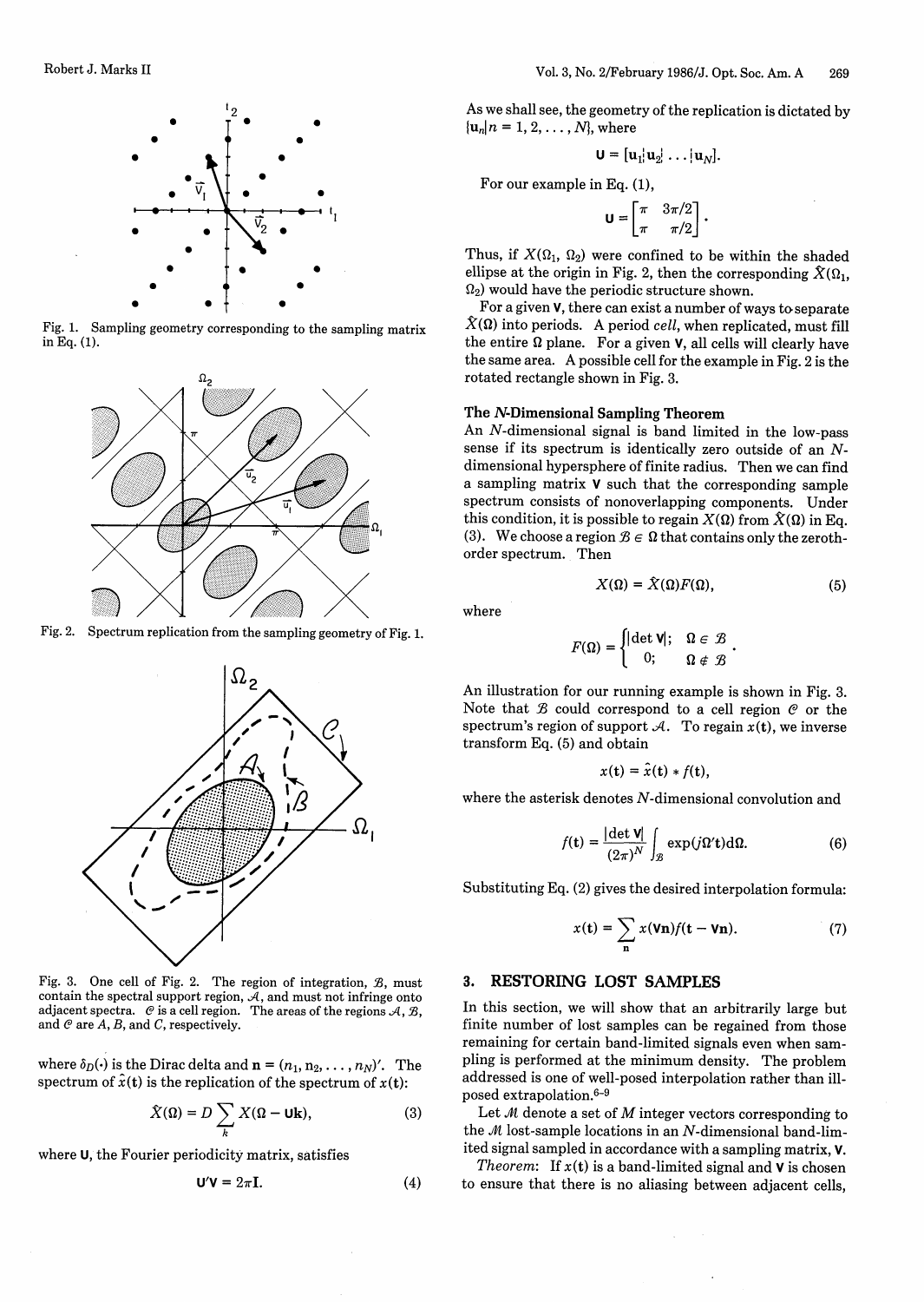$$
\sum_{\mathbf{n}\in\mathcal{M}}\left\{\delta(\mathbf{k}-\mathbf{n})-f[\mathbf{V}(\mathbf{k}-\mathbf{n})]\right\}x(\mathbf{V}\mathbf{n})=\sum_{\mathbf{n}\in\mathcal{M}}x(\mathbf{V}\mathbf{n})f[\mathbf{V}(\mathbf{k}-\mathbf{n})];
$$
\n
$$
\mathbf{k}\in\mathcal{M} \quad (8)
$$

assuming that the solution is not singular. [The Kronecker delta function,  $\delta(\mathbf{n})$ , is unity when  $\mathbf{n} = \mathbf{O}$  and is zero otherwise.] The left-hand side of Eq. (8) contains the unknown samples. The right-hand side can be found from the known data.

*Corollary:* For a single lost sample at the origin, if  $f(\mathbf{O}) \neq 0$ 1,

$$
x(\mathbf{O}) = [1 - f(\mathbf{O})]^{-1} \sum_{\mathbf{n} \neq \mathbf{O}} x(\mathbf{V}\mathbf{n})f(-\mathbf{V}\mathbf{n}).
$$
 (9)

This follows from Eq. (8) for  $M = 1$  and  $M$  containing only the origin. Note that, by using Eq. (7), the signal's interpolation can be written directly void of the sample at the origin:

$$
x(t) = \sum_{n \neq 0} x(\mathbf{V}n)[f(t - \mathbf{V}n) + \{1 - f(0)\}^{-1}f(-\mathbf{V}n)f(t)].
$$

*Theorem Proof:* We can write Eq. (7) as

$$
x(\mathbf{t}) = \left(\sum_{\mathbf{n} \in \mathcal{M}} + \sum_{\mathbf{n} \notin \mathcal{M}}\right) x(\mathbf{V}\mathbf{n}) f(\mathbf{t} - \mathbf{V}\mathbf{n}).
$$

This expression can be evaluated at *M* points, and we can solve for  $\{x(\mathbf{V}\mathbf{n})|\mathbf{n} \in \mathcal{M}\}$ . Let these *M* points be the  $\mathbf{t} = \mathbf{V}\mathbf{k}$ , where  $k \in \mathcal{M}$ :

$$
x(\mathbf{Vk}) = \left(\sum_{\mathbf{n} \in \mathcal{M}} + \sum_{\mathbf{n} \in \mathcal{M}}\right) x(\mathbf{Vn}) f[\mathbf{V(k - n)}]; \quad \mathbf{k} \in \mathcal{M}.
$$

Rearranging gives Eq. (8).

*Corollary:* A sufficient condition for Eq. (8) to be singular is when the integration region,  $\mathcal{B}$ , is equal to a cell region,  $\mathcal{C}$ .

*Proof:* On a cell, the functions  $\{ \exp(j\Omega'$ **Vn** $) \}$  form an orthogonal basis set. From Eq. (6) with  $\mathcal{B} = \mathcal{C}$  we have

$$
f(\mathbf{V}\mathbf{n}) = \frac{|\det \mathbf{V}|}{(2\pi)^N} \int_{\mathcal{C}} \exp(j\Omega' \mathbf{V}\mathbf{n}) \,d\Omega.
$$

$$
= \delta(\mathbf{n}).
$$

The left-hand side of Eq. (8) is thus zero and the resulting set of equations singular.

The restoration algorithm in this section alternatively could have been derived by a generalization of the iterative technique in Ref. 1. The treatment here, however, is more compact although maybe less intuitive. The results in Ref. 1 are equivalent to the  $N = 1$  case. The same is true of Section 4 and Ref. 2.

### **4. NOISE SENSITIVITY**

Our purpose here is to investigate the restoration algorithm's performance when inaccurate data are used.<sup>2,10</sup> In general, the algorithm becomes more unstable when (1) *M* increases and/or  $(2)$  the area corresponding to  $\mathcal{B}$  increases

then the missing samples can be regained from solution of with respect to that of @. Indeed, restoration is no longer

the *M* equations: possible when  $B = C$ .<br>The restoration algorithm in Eq. (8) is linear. Let  $\xi(t)$ denote a zero mean stochastic process. If  $x(t)$  is uncorrelated with  $\xi(t)$ , then the use of  $\left\{x(\textbf{Vn}) + \xi(\textbf{Vn})\right\}$   $\neq \mathcal{M}$  in Eq. (8) instead of  $\{x(\mathbf{V}\mathbf{n})\|\mathbf{n} \notin \mathcal{M}\}\$ will result in  $\{x(\mathbf{V}\mathbf{n}) + \eta(\mathbf{V}\mathbf{n})\|\mathbf{n} \in \mathcal{M}\}$ , where  $\{n(\mathbf{V}\mathbf{n})|\mathbf{n} \in \mathcal{M}\}\$ is the response to  $\{\xi(\mathbf{V}\mathbf{n})|\mathbf{n} \notin \mathcal{M}\}\$ alone:

$$
\sum_{\mathbf{n}\in\mathcal{M}}\left[\delta(\mathbf{k}-\mathbf{n})-f(\mathbf{V}(\mathbf{k}-\mathbf{n})\right]\eta(\mathbf{V}\mathbf{n})=\sum_{\mathbf{n}\in\mathcal{M}}\xi(\mathbf{V}\mathbf{n})f(\mathbf{V}(\mathbf{k}-\mathbf{n})).
$$
\n(10)

The restoration noise, *n*, depends linearly on the data noise,  $\epsilon$ . Thus the cross correlation between these two processes and the autocorrelation of  $n$  can be determined from a given data noise autocorrelation.<sup>11</sup>

Out treatment will be limited to the case when a single sample is lost and the data noise is samplewise white, i.e.,

$$
E[\xi(\mathbf{V}\mathbf{n})\xi^*(\mathbf{V}\mathbf{m})] = \overline{\xi^2}\delta(\mathbf{n}-\mathbf{m}),\tag{11}
$$

where  $\overline{\xi^2}$  is the data noise level (variance) and E denotes expectation. With no loss in generality, we place the lost sample at the origin, and Eq. (10) becomes

$$
\eta(\mathbf{O}) = [1 - f(\mathbf{O})]^{-1} \sum_{\mathbf{n} \neq \mathbf{O}} \xi(\mathbf{V}\mathbf{n}) f(-\mathbf{V}\mathbf{n}).
$$

Taking the square of the magnitude, expectating, and using Eq. (11) gives

$$
\overline{\eta^2(\mathbf{O})}/\overline{\xi^2} = [1 - f(\mathbf{O})]^{-2} \sum_{\mathbf{n} \neq \mathbf{O}} |f(-\mathbf{V}\mathbf{n})|^2, \quad (12)
$$

where the restoration noise level is

$$
\overline{\eta^2(\mathbf{O})}=E[\,|\eta(\mathbf{O})|^2].
$$

The sum in Eq. (12) can be evaluated through Eq. (9) with  $x(t) = f^*(-t)$  [=f(t) since  $F(\Omega)$  is real]. The result is

$$
\overline{\eta^2(O)}/\overline{\xi^2} = \frac{f(O)}{1 - f(O)}.
$$
 (13)

The result has a fascinating geometrical interpretation. From Eq. (6)

$$
f(\mathbf{O}) = \frac{|\det \mathbf{V}|}{(2\pi)^N} \int_{\mathcal{B}} d\Omega.
$$

But, with an illustration in Fig. 3,

and

$$
B = \int_{\mathcal{B}} d\Omega
$$

 $=$  area of integration,  $\mathcal{B}$ 

$$
C = \int_{\mathcal{C}} d\Omega
$$
  
= area of cell,  $\mathcal{C}$   
= |det **U**|  
=  $(2\pi)^N/|det \mathbf{V}|$ ,

where we have used Eq.  $(4)$ . Thus Eq.  $(13)$  can be written as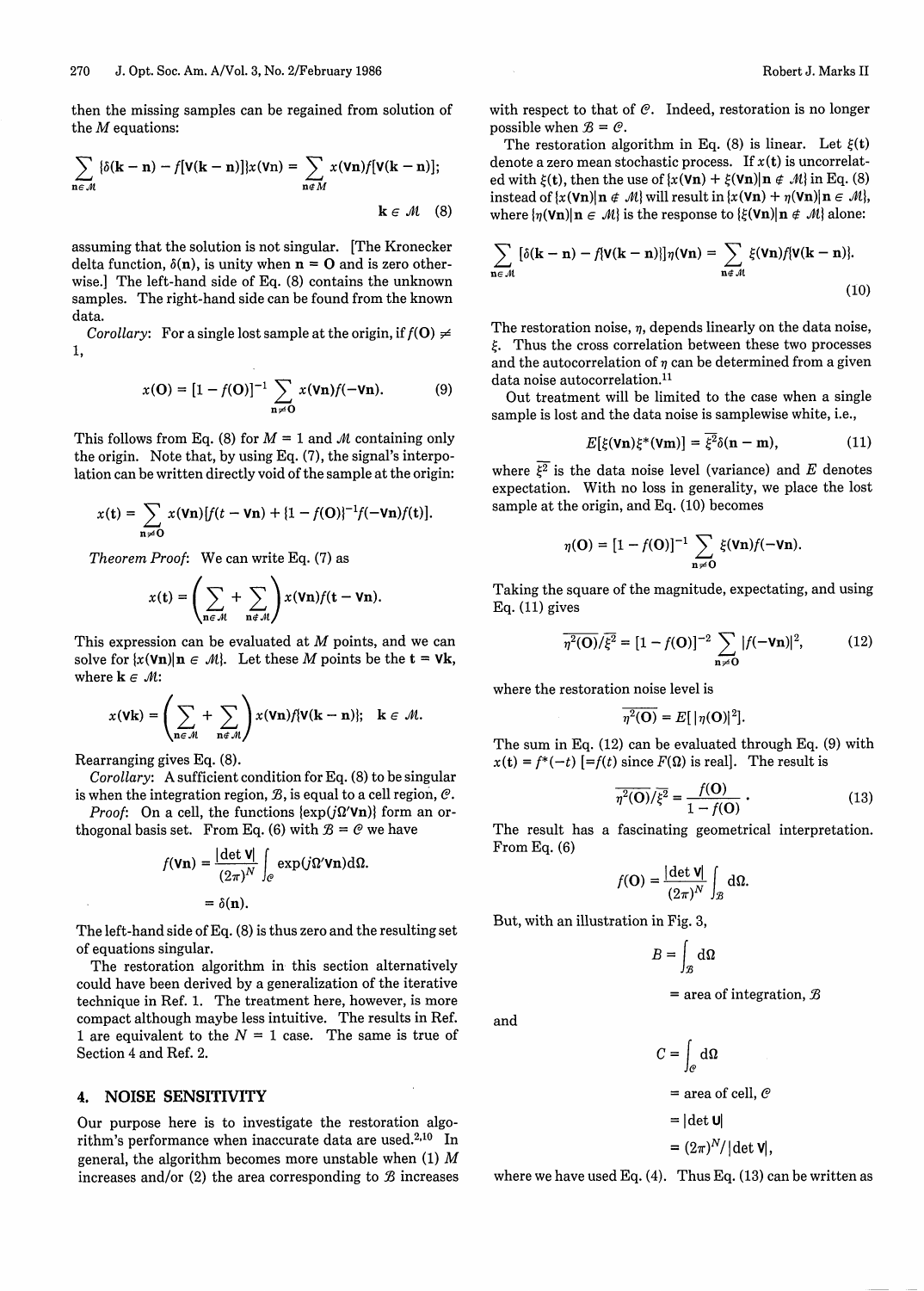$$
\frac{\overline{\eta^2(O)}}{\xi^2} = \left(\frac{C}{B} - 1\right)^{-1} . \tag{14}
$$

The restoration noise level is thus directly determined by the areas of the integration region for  $f(t)$  and the area of a cell. Equation (14) is a strictly increasing function of *B.* Thus, for minimum restoration noise level, we choose  $\mathcal{B} = \mathcal{A}$ = the region of support of the signal  $x(t)$ .

For Nyquist density sampling in one dimension,  $A = B =$ @. In this case oversampling is required to restore lost samples.<sup>1</sup> For higher dimensions, the restoration capability is dependent on the region of support of the signal's spectrum. If the support is the shape of a cell (e.g., rectangular, hexagonal), then restoration is not possible at the Nyquist density.

#### **Filtering**

Samplewise white noise has a uniform spectral density and thus significant high-frequency energy. Once lost data have been restored, the data noise level can be reduced by filtering the result through  $\mathcal B$  assuming that  $B < C$ . The noise level at the lost sample location remains the same.2 The noise level at locations far removed from the lost-sample locations will asymptotically be the same as that for the filtered noisy samples if no data were lost. If  $\xi(\mathbf{V}n)$  is zero mean and stationary, then after filtering, the process  $\psi(\mathbf{V}n)$ is also stationary. If the data noise is white as in Eq. (11), its spectral density is uniform in  $\mathcal{C}$ . Thus if we filter the noise through  $B$ , the resulting normalized noise level is

$$
\overline{\psi^2/\xi^2} = B/C.\tag{15}
$$

(A more rigorous derivation is given in Appendix A.) To minimize, we clearly would choose  $\mathcal{B} = \mathcal{A}$ .

For a single lost sample in samplewise white noise, the ratio of the restoration noise level to that of data far removed is, after filtering through  $\mathcal{B}$ ,

$$
\frac{\overline{\eta^2(\mathbf{O})}}{\overline{\psi^2}} = \left[1 - \frac{B}{C}\right]^{-1},\tag{16}
$$

where we have used Eqs.  $(14)$  and  $(15)$ . To minimize, we again would choose  $\mathcal{B} = \mathcal{A}$ . Note that Eq. (16) exceeds both unity and Eq. (14).

## **5. APPLICATION TO IMAGING SYSTEMS**

An object of finite extent is imaged through a system with a circular pupil. If the monochromatic illumination is either coherent or incoherent, the image will have a spectrum with support inside a circle whose radius W is proportional to that of the pupil.

## **Nyquist Sampling of Optical Images**

The Nyquist sampling density here is achieved when the circles in the frequency domain are densely packed as is shown at the top of Fig. 4. This corresponds to a sampling matrix

$$
\mathbf{v} = \begin{bmatrix} T & -T \\ T/\sqrt{3} & T/\sqrt{3} \end{bmatrix},
$$

where  $T = \pi/W$ . The corresponding optimal sampling geometry, shown in Fig. 5, is thus hexagonal. <sup>4</sup>

Note, as is shown at the bottom of Fig. 4, that the area of  $\mathcal A$ is less than that of  $C$ . Thus, in the absence of noise, an arbitrary number of lost image samples can be restored from those (infinite number) remaining. For  $\mathcal{B} = \mathcal{A}$ , the interpolation function here is<sup>3</sup>

$$
f(t_1, t_2) = \frac{W}{2\pi D} \frac{J_1[W(t_1^2 + t_2^2)^{1/2}]}{(t_1^2 + t_2^2)^{1/2}}
$$

### **Noise Effects**

Here, we will numerically illustrate the effects of samplewise white noise on restoring a lost sample from an image that has a spectrum with circular support. Suboptimal rectangular sampling is considered first, followed by the optimal hexagonal case. Both cases are extended to higher dimensions.



Fig. 4. Top, densely packed circles correspond to Nyquist sampling of images with spectra of circular support. Note the hexagonal structure. Bottom, a single hexagonal cell with inscribed circular spectrum support.



Fig. 5. Hexagonal sampling geometry required to pack circles densely as shown in Fig. 4.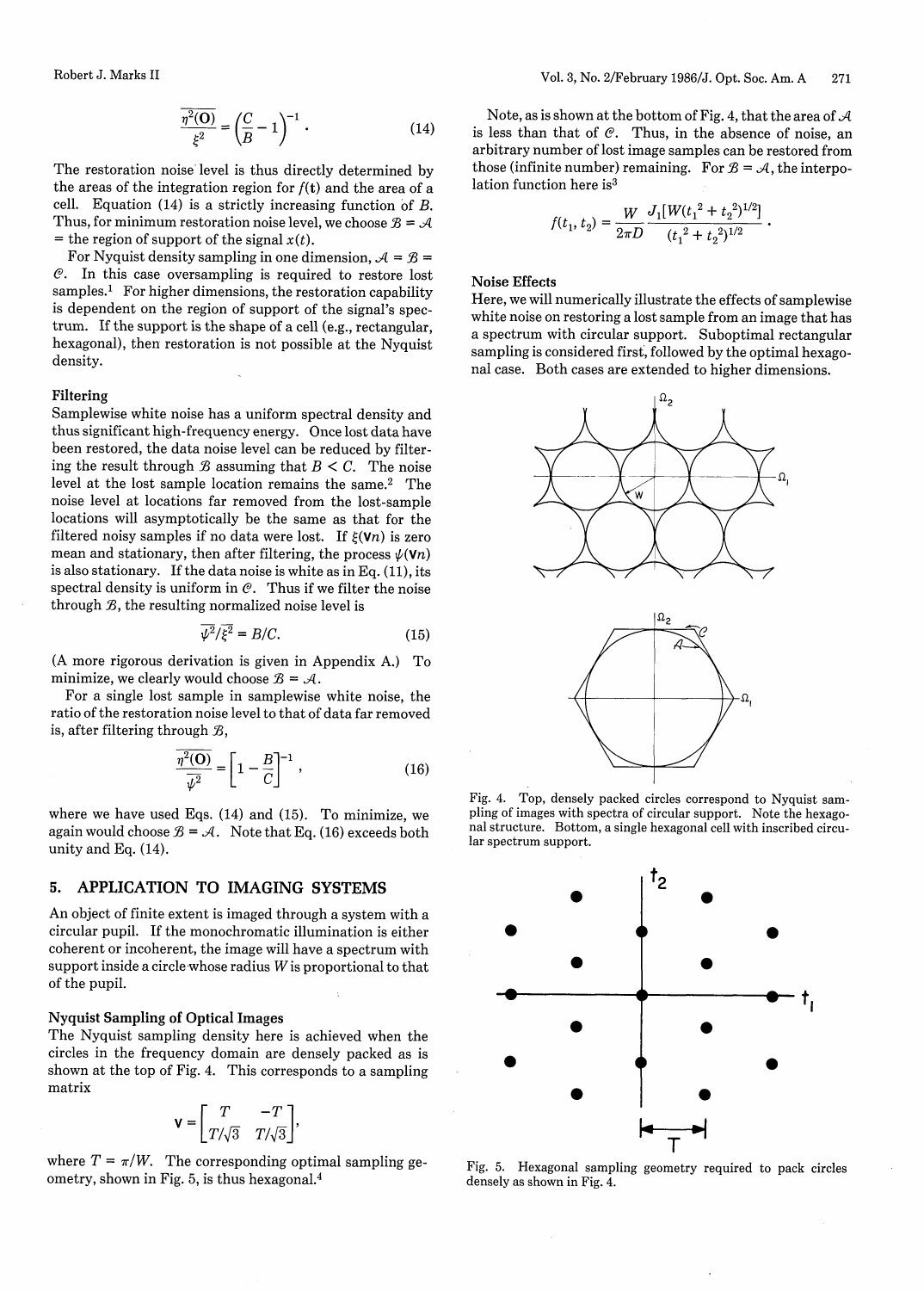Rectangular Sampling

If limited to rectangular sampling, minimum density sampling is accomplished by the sampling matrix

$$
\mathbf{V} = \begin{bmatrix} T & 0 \\ 0 & T \end{bmatrix},
$$

where  $T = \pi/W$ . The corresponding replicated spectra are shown at the top of Fig. 6. A single cell of this replication is shown on the bottom. The restoration noise level from Eq. (14) follows as



Fig. 6. Top, minimum density rectangular sampling of images with spectra of circular support yields circles packed as shown. Bottom, a single cell with inscribed circular spectrum support.



Fig. 7. Plots of  $\eta^2(\mathbf{O})/\xi^2$  (filled circles) and  $\eta^2(\mathbf{O})/\psi^2$  (open circles) in dB [10 log<sub>10</sub>( )]. The solid lines are for minimum density rectan gular sampling and the dashed for Nyquist (hexagonal) sampling.

$$
\frac{\overline{\eta^2(0)}}{\overline{\xi^2}} = \left(\frac{4}{\pi} - 1\right)^{-1}.
$$
\n(17)\n
$$
\approx 3.66
$$

After filtering through the *A* circle, the ratio of the restoration noise level to data at points far removed from the origin is

$$
\frac{\overline{\eta^2(\mathbf{O})}}{\overline{\psi^2}} = \left[1 - \frac{\pi}{4}\right]^{-1},\tag{18}
$$
\n
$$
\approx 4.66
$$

where we have used Eq. (16) with  $B = A = \pi W^2$ . The lostsample noise is thus 6.7 dB above the filtered data noise at infinity.

The results can easily be extended to higher dimensions. Assume that the spectrum has support within an N-dimensional hypersphere of radius W (Ref. 12):

$$
A = \begin{cases} \frac{2^{N} \pi^{(N-1)/2} \left( \frac{N-1}{2} \right)! W^{N}}{N!} & \text{odd } N \\ \frac{\pi^{N/2}}{\left( \frac{N}{2} \right)!} W^{N} & \text{even } N \end{cases}
$$
(19)

For rectangular sampling,  $C = (2W)^N$ . The corresponding plots of  $\overline{\eta^2(0)}/\overline{\xi^2}$  and  $\overline{\eta^2(0)}/\overline{\psi^2}$  are shown as solid lines in Fig. 7.

## Hexagonal Sampling

A single hexagonal cell is shown at the bottom of Fig. 7 for minimum density sampling. The area of the hexagon is

$$
C=2\sqrt{3}W^2.
$$

Thus, from Eq. (14) for  $B = A = \pi W^2$ 

$$
\frac{\overline{\eta^2(\mathbf{O})}}{\overline{\xi^2}} = \left(\frac{2\sqrt{3}}{\pi} - 1\right)^{-1}
$$

$$
\approx 9.74,
$$

and, similarly, from Eq. (16)

1) for 
$$
B = A = \pi W^2
$$
  
\n
$$
\frac{\overline{\eta^2(O)}}{\overline{\xi^2}} = \left(\frac{2\sqrt{3}}{\pi} - 1\right)^{-1}
$$
\n
$$
\approx 9.74,
$$
\n
$$
\frac{\overline{\eta^2(O)}}{\overline{\psi^2}} = \left(1 - \frac{\pi}{2\sqrt{3}}\right)^{-1}.
$$
\n
$$
\approx 10.74
$$

As one would expect, these values  $(\sim]10 \text{ dB}$  are greater than those of the corresponding rectangular sampling cases in Eqs. (17) and (18).

In higher dimensions, Nyquist sampling would correspond to densely packed hyperspheres in the frequency domain. A table of the cell volume to circumscribed cubic volume is given by Dudgeon and Mersereau.4 We can use this table in conjunction with Eq. (19) to generate the restoration noise level plots in Fig. 7 for Nyquist density sampling when the signal's spectrum support is a hypersphere. The plots are shown with broken lines and, as we would expect, exceed the corresponding rectangular sampling results.

## 6. CONCLUSIONS

We have shown that, in the absence of noise, an arbitrarily large but finite number of lost samples can be regained from